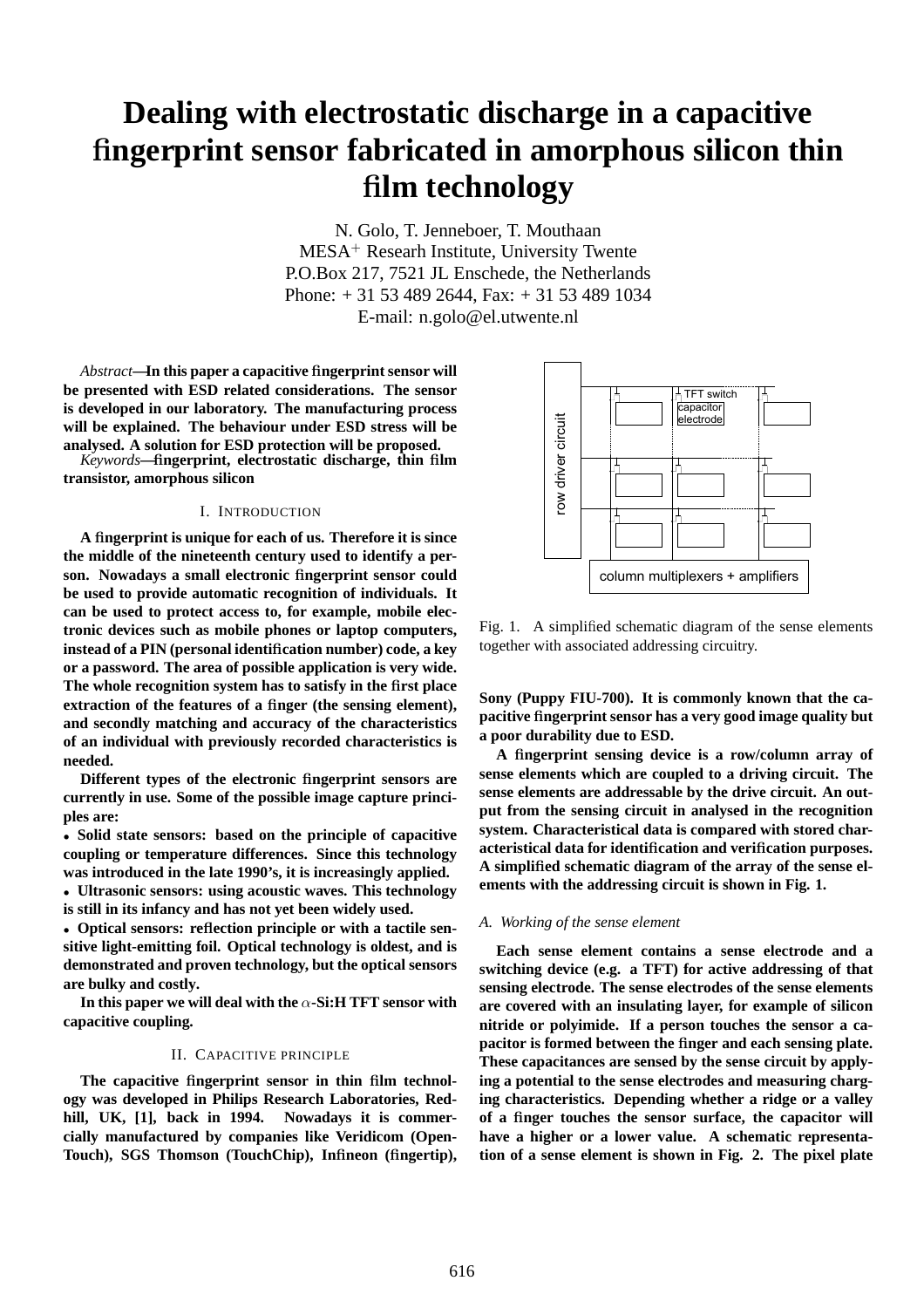

Fig. 2. Schema of the capacitive fingerprint sensor.

is **precharged** to the value  $V_p$ . The capacitance of the pixel **is determined by the pixel plate area** S **and the distance between the pixel plate and the** fi**nger** d**. The amount of charge at the pixel plate is proportional to the precharge voltage** and the pixel capacitance,  $Q_{pix} = C_{pix} \times V_p$ . An operational **ampli**fi**er with capacitive coupling is used to integrate the charge. The output current is further handled by column multiplexers.**

# *B. Fabrication of the capacitive* fi*ngerprint sensor*

**We made the capacitive** fi**ngerprint sensor based on thin** fi**lm technology. The sensor is based on the bottom gate (inverted-staggered)** α**-Si:H TFT. The TFT's were nchannelled, with a silicon-nitride gate insulator. A schematic cross-section of a** fi**ngerprint cell is given in Fig. 3. As the thin** fi**lm technology is used in well established technologies such as liquid crystal display devices, and as such it is described well (see for example [2]), here the technology of making the capacitive** fi**ngerprint sensor will be described only brie**fl**y.**



Fig. 3. Cross section of a pixel in the capacitive fingerprint sensor.

**The fabrication process involves six photolithographic processes. These processes are listed in Table I.**

**As substrate material we used a Si wafer with a thick (1**  $\mu$ m) layer of thermally grown SiO<sub>2</sub>. For the deposition of **Al and Mo we chose sputtering. For the deposition of amorphous silicon and silicon nitride we used PECVD (Plasma Enhanced Chemical Vapour Deposition). The deposition temperature was 250** <sup>o</sup>C **and the discharge frequency 13.56 MHz. Three layers (SiNx as the gate dielectric,** α**-Si:H as**

| mask                     | material               | thickness [nm] |
|--------------------------|------------------------|----------------|
|                          | Al                     | 300            |
| 2                        | SiNx                   | 350            |
| $\mathcal{R}$            | $\alpha$ -Si:H         | 300            |
|                          | <b>SiN<sub>x</sub></b> | 300            |
| $\overline{\mathcal{L}}$ | Al/Mo                  | 300            |
| R                        | SiNx                   | 350            |

TABLE I

TFT process flow with layer materials and thicknesses. Mask 1: gate metallisation, mask 2: etch stop, mask 3: drain and source implantation, mask 4: opening bottom metallisation, mask 5: topmetallisation, mask 6: passivation.

**the TFT channel and SiNx as the etch stopping layer, protecting the channel from the following etching processes) are deposited without breaking the vacuum. Wet etching was used for etching of all layers, except for the second metallisation layer made with Molybdenum. To make a highly doped** α**-Si:H for the source and drain contacts, ion implantation through a thin (10 nm) Al layer, or 20 nm Mo layer was used. Implantation through Mo layer produced a better contact. We implanted both phosphorus and arsenic. Phosphorus implanted TFT's gave lower contact resistance. We also made a variations with the dose and energy when implanting phosphorus in order to optimise the implantation parameters for source/drain contacts. The devices were annealed at 280** <sup>o</sup>C **for 1 hour.**

# *C. Characterisation of* α*-Si:H and SiN:H* fi*lms*

**The thicknesses of the** fi**lms are determined by spectroscopic ellipsometry. The thickness of the** α**-Si:H layer is estimated at 295 nm (mean value) and the thickness of the SiN:H layer is estimated at 373 nm. Also the refractive index of SiN:H was measured and it showed the value of 1.71, which implies that the quality of the SiN:H is relatively good, as the value of the refractive index of the stoichiometric silicone nitride is about 2.**

**The** structure of the  $\alpha$ -Si:H layer has been verified by X-**Ray Diffraction (XRD). There are no visible effects of annealing on the state of material.**

**The composition of the SixNy:H layer has been determined by X-ray Photoelectron Spectroscopy (XPS). The results show that the ratio between silicon and nitride is Si:N=1:1. The stoichiometric silicon nitride would have Si:N=1:1.33. The result implies that the composition of the silicon nitride could be improved. The presence of hydrogen is also determined by XPS. Hydrogen is found in 12.5** %**. The target value is** 14%**, so this could be improved as well.**

#### *D. Electrical measurements of deposited structures*

**On the wafer with a** fi**ngerprint sensor a number of testing structures , such as TFT's and capacitors, ESD protection chains, etc. was deposited in order to fully understand**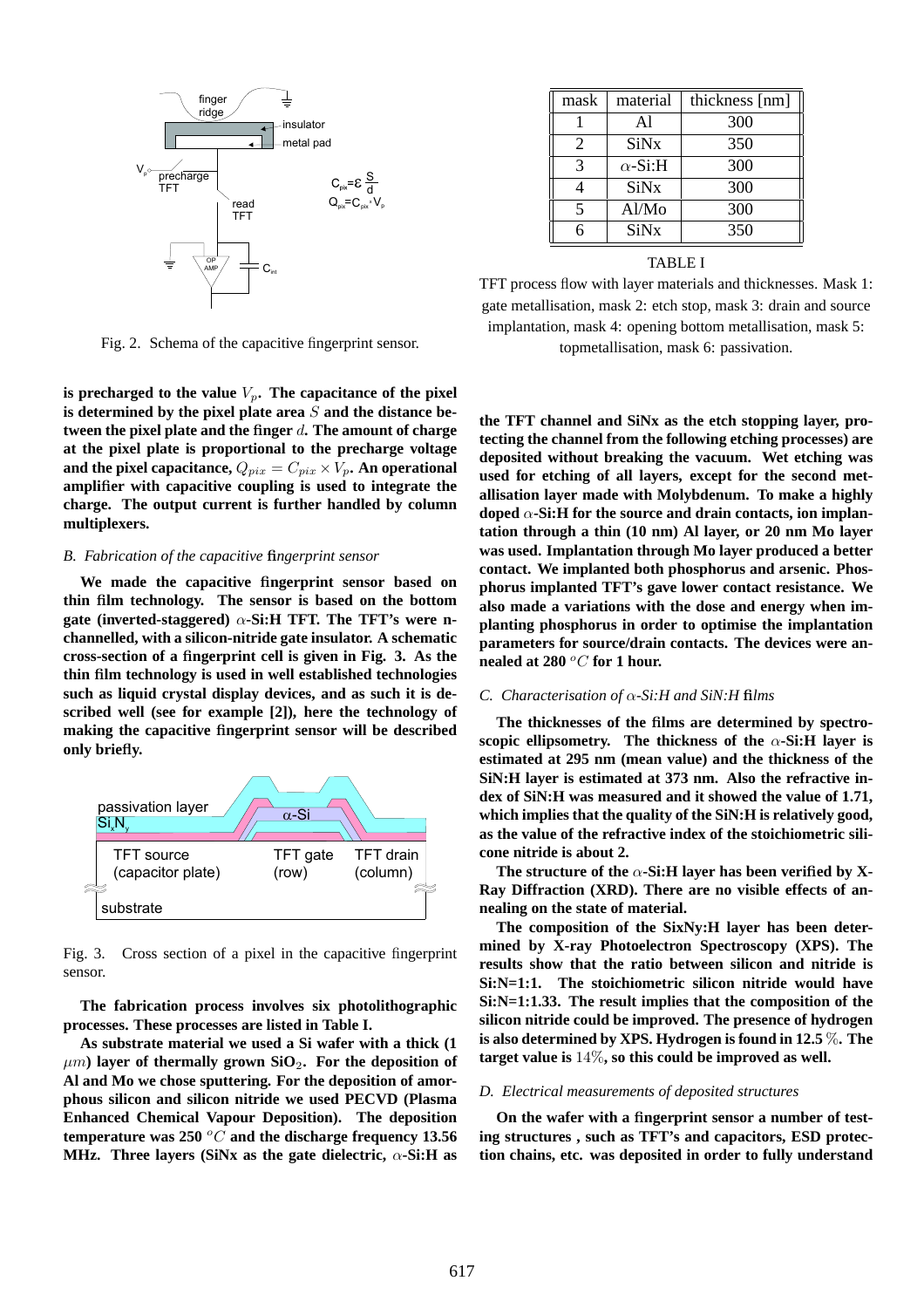

Fig. 4. Output characteristics  $I_D/V_D$  under different gate voltages  $V_G$ =0, 5, 10, 15, 20 V of a TFT with W/L=100/12.

**the performance of the fabricated sensor. Electrical measurements performed on these testing structures and on a pixel in the sensor matrix will be presented.**

**TFT's with different W/L ratios were deposited. In Fig. 4 and 5 measured output and transfer characteristics of a TFT** with W/L=100  $\mu$ m/12  $\mu$ m are shown. From the mea**sured characteristics electron mobility and threshold voltage are calculated. The threshold voltage is determined from the interception of linear** fi**t of the linear part of the transfer characteristic in the linear regime of working with the x-axis**  $(V_D=0.1 \text{ V})$ . The value of the threshold voltage for **the given TFT (Fig. 5) is 2.8V. From the same linear** fi**t of the transfer characteristic in the linear regime of working,** the field-effect mobility in linear regime  $\mu_l$  is determined. The calculated value is  $\mu_l = 0.37 \text{ V/cm}^2$ . The field-effect mo**bility** in the saturation regime  $\mu_s$  is calculated by fitting a **straight** line through  $\sqrt{I_D}(V_G)$  curve measured in the satu**ration regime under**  $V_D = 10$  **V.** The  $\mu_s$  is 0.26  $V/cm^2$ . For an **ideal transistor, the** fi**eld-effect mobilities calculated in both the linear and the saturation regime should be equal. But due to the neglection of the series resistance and also due to imperfect** linear fitting a mismatch between  $\mu_l$  and  $\mu_s$  hap**pens in practice.**

**The electrical characteristics of a pixel of the** fi**ngerprint sensor matrix measured before it was passivated are shown in Fig. 6. The** fi**gure shows that the TFT in the matrix does operate as a switch. The dimensions of the TFT's in the matrix** are **W**/L=21  $\mu$ m/8  $\mu$ m and therefore the level of the **drain current is proportionally lower then in Fig. 4.**

# D.1 Testing of TFT chains

**Chains of** fi**ve TFT's in a serial connection (Fig. 7) are used for each row and column protection. The chains are connected to a single guard ring. Single protection chains were designed on the test part of the sensor. The chains were built in three variations of TFT's, with channel width and length** of  $160 \mu m/64 \mu m$ ,  $80 \mu m/32 \mu m$  **and**  $40 \mu m/16 \mu m$ . **The chains were tested, applying the stepped voltage up to 100V on the one side of the chain, having the other connec-**



Fig. 5. Transfer characteristics  $I_D/V_G$  under different drain voltages  $V_D$ =0.1, 10 V of a TFT with W/L=100/12.



Fig. 6. Output characteristics of a TFT switch in the fingerprint sensor matrix.



Fig. 7. TFT's chains in the fingerprint sensor.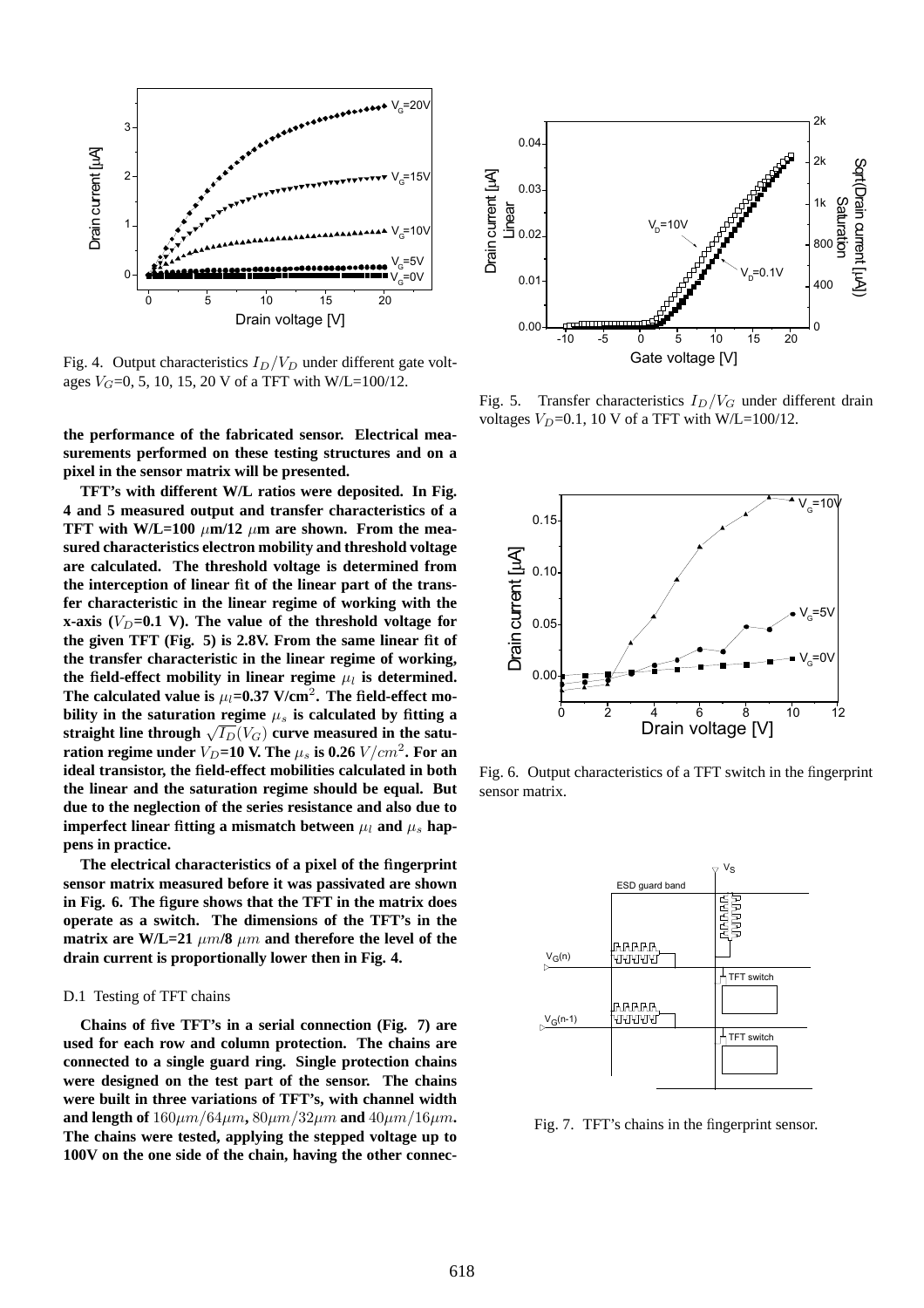**tion grounded. The result of the measurements is shown in Fig. 8.**



Fig. 8. Measured characteristics of TFT's chains with different channel widths and lengths.

**From the Fig. 8 it can be seen that all of the three chains switch on at about the same voltage of 40 V. That is consistent with the measured threshold voltage of a single TFT. The larger TFT's produce a higher current under the same voltage.** The current is in the order of  $\mu$ A.

## III. DESCRIPTION OF THE ESD PROBLEM

**In a capacitive** fi**ngerprint sensor a possible ESD zap is applied either directly to the capacitive sensing element by the person who is using it or during the assembly process by a machine. The latter problem is successfully solved using the diode/TFT chains, and shortening all columns and rows during the manufacturing.**

**In the case when an ESD zap is applied directly to the sensing element, it is very dif**fi**cult to** fi**nd a good solution to protect the circuit. Under ESD stress, a possible current path goes through the top capacitance down to the ground Fig. 9). The elements in this path that have to be protected against ESD are:**

- **1. the capacitor**
- **2. the column "read" TFT**
- **3. the ampli**fi**er circuits.**

**The most dif**fi**cult task is to make the capacitor (actually the top dielectric layer) ESD insensitive. The idea is that the top layer must not be fully insulating. A resistive path must exist.**

**One solution that comes to mind immediately is to construct protection rings, i.e. walls of a conductive material connected to the ground around each pixel. These walls are generally obtained by gold electroplating in order to prevent oxidation [3] or of copper encapsulated by ruthenium, which is well known as a contact material and whose oxide is conductive [4]. This solution would certainly protect the sensor against the ESD up to a certain level, but it will introduce some additional problems. First is that the number of photolithographic masks will be increased, making the sensor**

**more expensive (for applications like mobile phones it is very important to keep the price low). In some cases it can cause water penetration from the sensor surface to the active area [3].**

**Another possible solution is to make good choice of material used for the top dielectric layer. It should satisfy three conditions: to give ESD protection, to avoid charge loss in the capacitor and to not allow reduction of effective resolution. The easy solution for the last condition is good choice of the capacitor dimensions. In case the dimensions of the capacitor are: area**  $A = 50 \mu m \times 50 \mu m$ , **insulator thickness**  $d = 500nm$  and distance between two cells  $x = 10 \mu m$  then **the ratio of resistances in lateral and vertical direction is**  $R_s/R_p = 1600$ . This ratio should provide good effective res**olution of the sensor, as the lateral component of the current is almost negligible. Also, it may be possible to use material which is conductive in only one, for example vertical and not in lateral direction.**

**To avoid charge loss it is desirable to keep the insulator thin. This may counteract to the ESD robustness of the layer. The effect of the resistive layer may be presented as a parallel connection of a capacitor and a resistor, as it is shown in** Fig. 9. Considering ESD conditions, the resistance  $R_p$ 



Fig. 9. Current path in the capacitive fingerprint sensor.

will take the ESD current (the current through  $R_s$  may be **neglected as suf**fi**ciently lower). We have to determine how large this resistance should be in order to protect the surface layer and also not to in**fl**uence too much the operation of the circuit under both DC and ESD conditions. There are two issues that have to be mentioned. First is that the current through the surface layer will produce power dissipation,**  $P = V_{Rp}^2/R_p$ , which leads to heating. To simulate **thermal behaviour of the surface layer would be straightforward using Silvaco tools, if the material (which will be used for the capacitor) were included in the simulator. If the resistive layer is a moderate thermal conductor it can be expected that the peak of the temperature distribution will be at the surface, and that the peak of the temperature in the resistive** layer will be lower when the layer is thicker  $(R_n)$  higher). **On the other hand, this resistive material could be a very**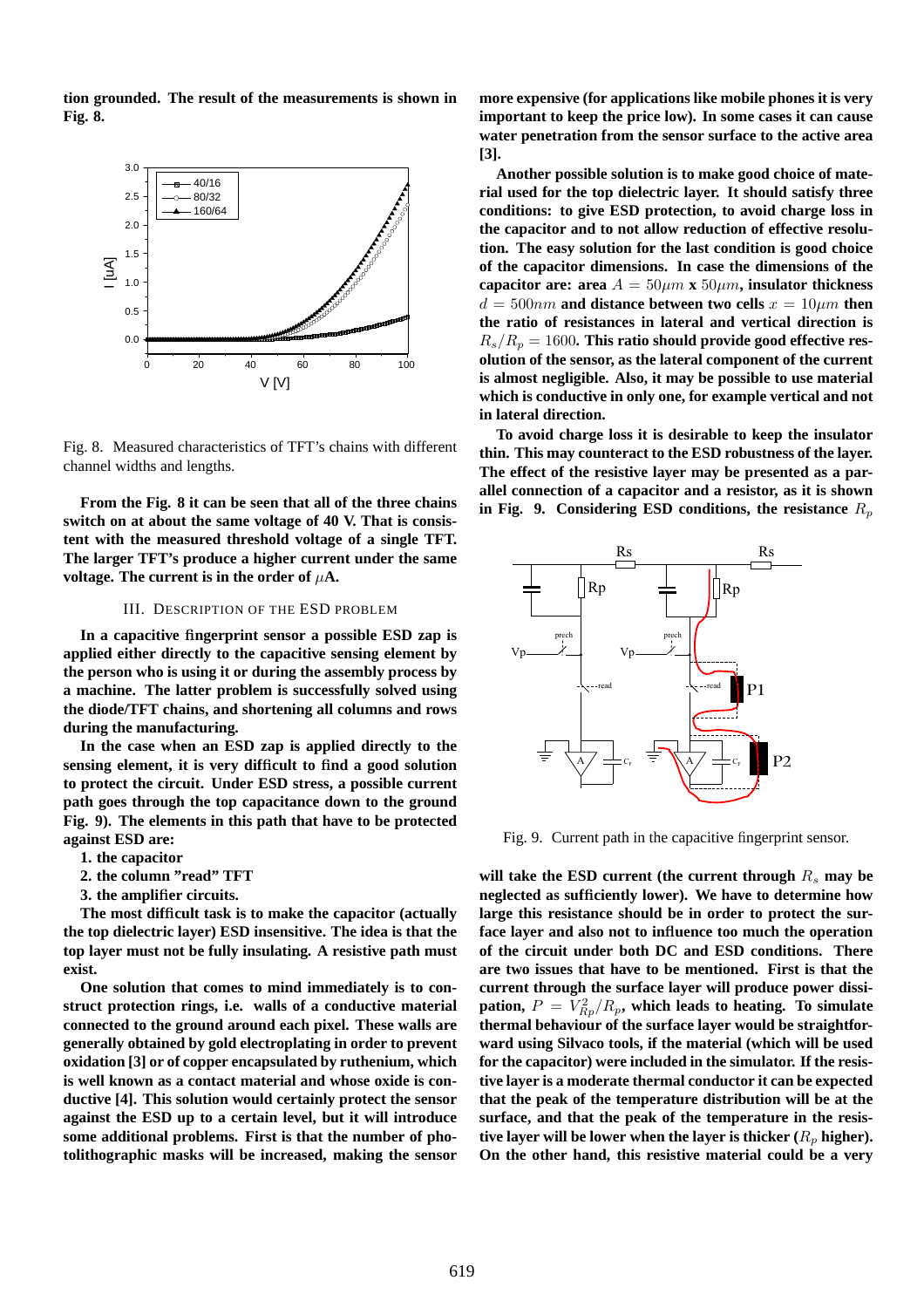**poor thermal conductor or a very good thermal conductor. In both cases the thickness of the resistive layer would not play a role at the temperature distribution, as in the former case the temperature would be localised at the surface, and in the latter case the temperature would be transfered without losses to the rest of the sensor. Another issue important for ESD protection is that the current through the resistor** R<sup>p</sup> **should produce a voltage drop suf**fi**ciently large to provide that the voltage on the TFT switch, which is directly connected to the surface layer via a metal plate, is never higher then the breakdown voltage of the TFT gate dielectric layer?** In our case that is  $330 \text{ nm } \text{Si}_x \text{N}_y$ , having around  $350$ **V breakdown voltage. In this way the TFT switch would be protected and the element P1 in Fig. 9 would not be needed.**

**Considering the ESD protection under the TFT switch (Fig. 9), it would be necessary to design the protection devices that will provide the path to the ESD current. It seems to be the second most important issue, after setting a proper material for surface. If this part of the sensor would be realised also in amorphous silicon thin-**fi**lm technology, choice of the elementary structures for building a ESD protection would be very limited. The devices that one could use for protection elements P1 and P2 are only non-snapback type of protection structures, like:**

• **chains based on TFT's used as diodes - made by coupling the gate and the drain directly together. This structure is already successfully used for each of the input and output terminals at the edge of the glass substrate.**

• **TFT's - as this devices never go to snapback, they can be used only in a non-breakdown mode. Normal MOS design can be used, as well as GC TFT (Gate coupled TFT) (Fig. 10). Considering transient regime, an appropriate choice of R and C would help to provide that TFT would turn-on only under a ESD zap.**

• **It would be also possible to use TFT's with a thick gate dielectric, to increase the breakdown voltage. A speci**fi**c structure based on thin** fi**lm technology could be designed and implemented for the protection element P1/P2 in Fig. 9.**

• **High voltage TFT. For the switch a high voltage TFT (with the** drain extension  $L_D$ , as shown in Fig. 11) could be used. It would be used in connection to the resistor  $R_p$  with its **drain, and would ensure that the electric** fi**eld in the gate dielectric is such that TFT can withstand higher voltages. Instead of typical breakdown voltage of 350 V, it could be easily increased up to 600 V, as reported in [5].**

## *A. ESD robust concept: resistive or pressure sensing?*

**From the manufacturing point of view, the simplest way to protect the capacitive** fi**ngerprint sensor from the electrostatic charge of the human operating the sensor, would be a surface layer, which would provide both good dielectric properties to allow for the capacitive sensing and good resistive properties for giving the "low"-resistive path for the ESD current [6]. Unfortunately it is very dif**fi**cult to optimise material properties to satisfy all above mentioned conditions.**

**Another possible solution is to change slightly the concept**



Fig. 10. Gate coupled TFT.



Fig. 11. High voltage TFT.

**of the sensor and to use resistive instead of capacitive sensing. The basic schema of the circuit could remain similar as in Fig. 9. Instead of the integrator an operational ampli**fi**er would be used for the ampli**fi**cation of the signal. The problem with the resistive sensor is that the current path would have to be closed through the human body. Although that is an almost negligible effect, many people would object to this approach.**

**The idea of the resistive** fi**ngerprint sensor could be also combined with the pressure sensing, using the piezo-resistive effect. In the piezo-resistive effect the electrical resistance of silicon changes with external pressure. At constant temperature, the resistance R of a semiconductor element of area A, length l, resistivity**  $\rho$  **is**  $R = \rho \frac{l}{S}$ . When the element is **strained (e.g. pressed) the resistivity changes by an amount:**

$$
\Delta R = \left(\frac{\delta R}{\delta l}\right) \Delta l + \left(\frac{\delta R}{\delta \rho}\right) \Delta \rho + \left(\frac{\delta R}{\delta A}\right) \Delta A = \frac{\rho}{A} \Delta l + \frac{l}{A} \Delta \rho + \frac{\rho l}{A^2} \Delta A
$$
\n
$$
\frac{\Delta R}{R} = \frac{\Delta l}{l} + \frac{\Delta \rho}{\rho} - \frac{\Delta A}{A} \tag{2}
$$

**A CMOS compatible micromachined tactile** fi**ngerprint sensor has been reported in [7]. It would also be possible to use this approach in amorphous and polysilicon thin** fi**lm technology. Piezoresisistive properties in polysilicon are affected by microstructure (fabrication process) and electrical properties (doping level). Unfortunately the micromachining part of the circuit would be quite expensive. The rest of the circuit is very simple, composed from passive compo-**